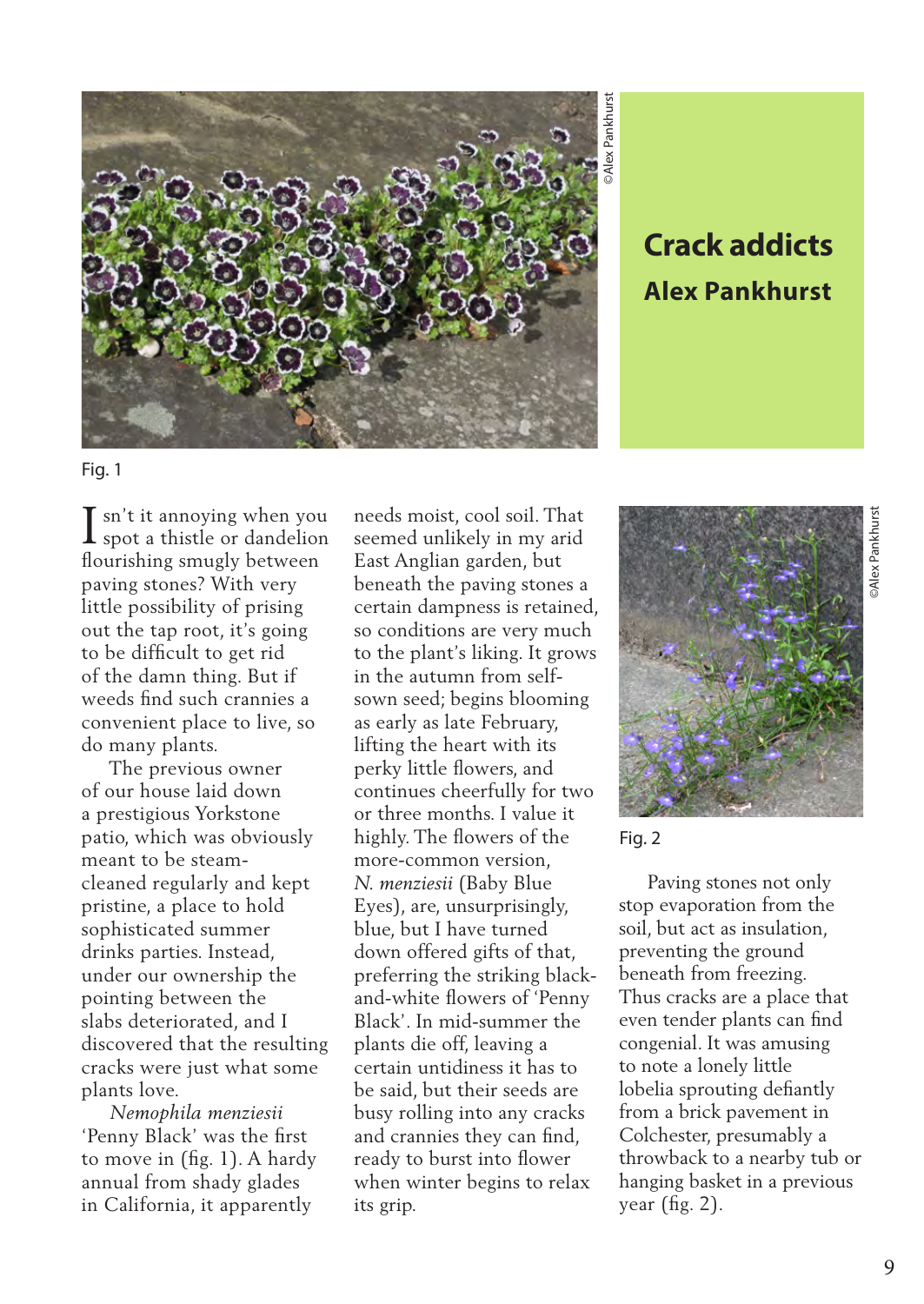

Fig. 3



And in my own garden the legacy of a deceased *Nemesia denticulata*  flourishes where the seed obviously fell between two paving stones (fig. 3). Several *Verbena rigida* keep it company – the offspring of *V. r*. f. *lilacina* 'Polaris' grown in a large container, where it proved disappointing. But its progeny had a better idea (fig. 4). A native of Argentina and southern Brazil, The books say *Verbena rigida*, a native of Argentina and southern Brazil, is hardy as long as its roots don't get frozen. With the paving stone blanket, clearly they don't. It's as if the patio is a garden within a garden.

 The flora growing on rocky mountains are used to sending roots into crevices. Some years ago I was lucky enough to read about *Campanula incurva*, the Greek bellflower native to Mt. Pelion in central Greece, and sent for some

seed. Ridiculously large blue bell-flowers crowd the plant in midsummer. *C. incurva* tends to be monocarpic, but no matter – masses of tiny seeds are produced which then place themselves in the equivalent of rocky mountain terrain – in this case the tight space between the house and a brick path (fig. 5). Well, who wants a really tidy garden anyway?

 Plants are not tidy, they are opportunists. And survivors – mostly. Why is it that our wild violets are some of the most persistent, indestructible plants in any garden, yet their cousins, violas, are shy and apt to give up despite every encouragement? Perhaps the more refined of the family are in need of a bit of crack to buck them up. Certainly an unnamed viola that found its way into the patio seems to have been given a lifeenhancing boost (fig. 6).







*<u>OAlex</u>* Pankhurst